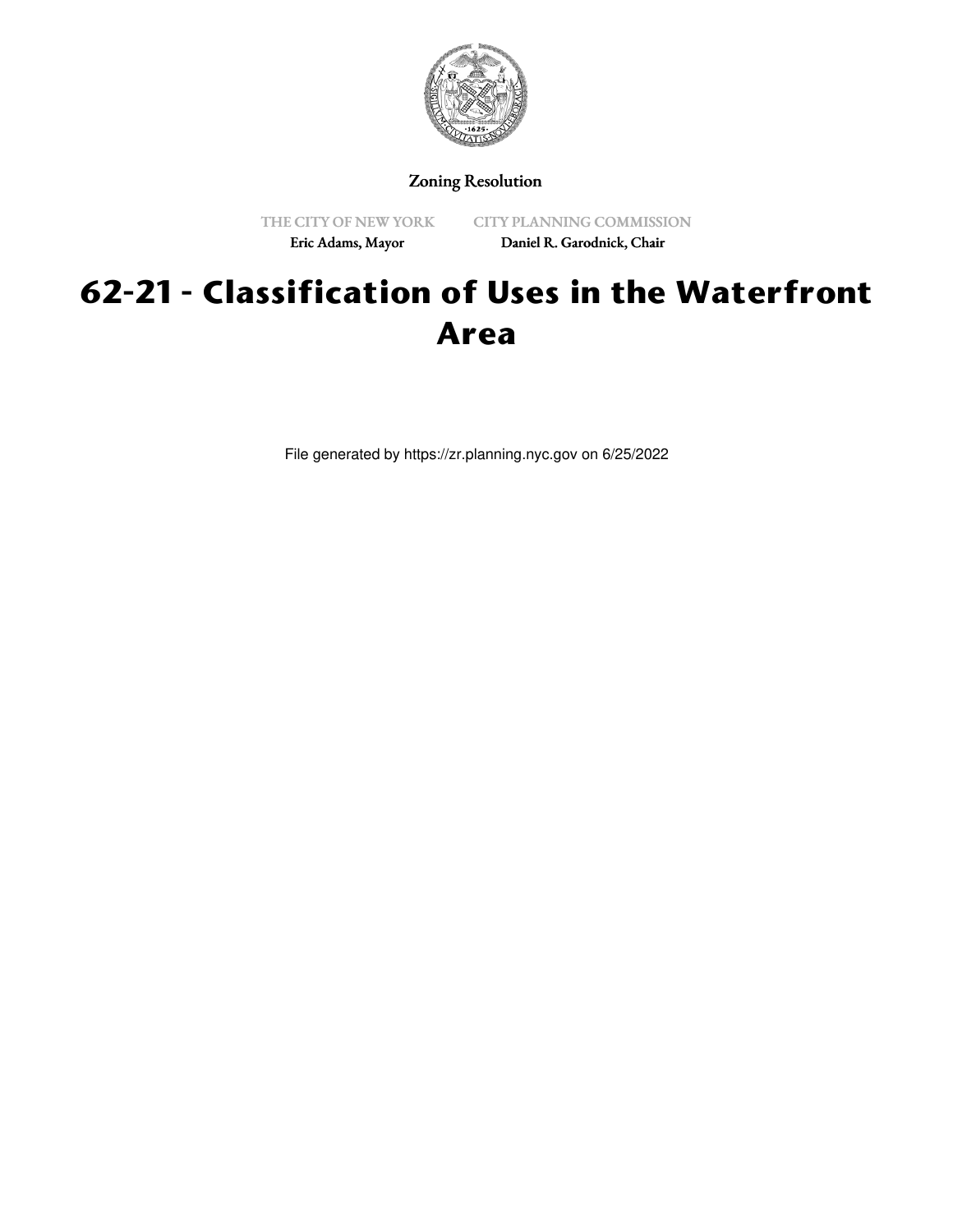# **62-21 - Classification of Uses in the Waterfront Area**

LAST AMENDED 10/25/1993

The following #uses# shall be classified in accordance with their relationship to the water: Water-Dependent (WD) or Waterfront-Enhancing (WE). Such #uses# are listed in this Section only in the lowest numbered Use Group in which they appear. Where a WD or WE #use# appears in more than one Use Group, its additional listing is noted by a cross-reference.

#Uses# listed shall only be permitted in accordance with applicable district #use# regulations, unless expressly stated otherwise in this Chapter.

# **62-211 - Water-Dependent (WD) uses**

LAST AMENDED 4/22/2009

WD #uses# require direct access to a body of water in order to function or use waterways for transport of materials or products. WD #uses# shall be limited to the following:

From Use Group 4:

Non-profit private beach clubs

Non-profit private boat clubs

From Use Group 6:

\*Docks for ferries, other than #gambling vessels#, limited as to passenger load (also listed in Use Group 14)

\*Docks for water taxis (also listed in Use Group 14)

Docks or mooring facilities for non-commercial pleasure boats (also listed in Use Group 14)

Terminal facilities at river crossings for access to electric, gas or steam lines

From Use Group 7:

#Boatels#, provided that the units are #predominantly# occupied by persons with boats docked at the facility

From Use Group 9:

\*Docks for sightseeing, excursion or sport fishing vessels, other than #gambling vessels#, limited as to dock capacity per #zoning lot# (also listed in Use Group 14)

From Use Group 10:

Docks for ferries, other than #gambling vessels#, with no restriction on passenger load

From Use Group 13:

Boat fuel sales establishments, open or enclosed, without restriction as to location

Commercial beaches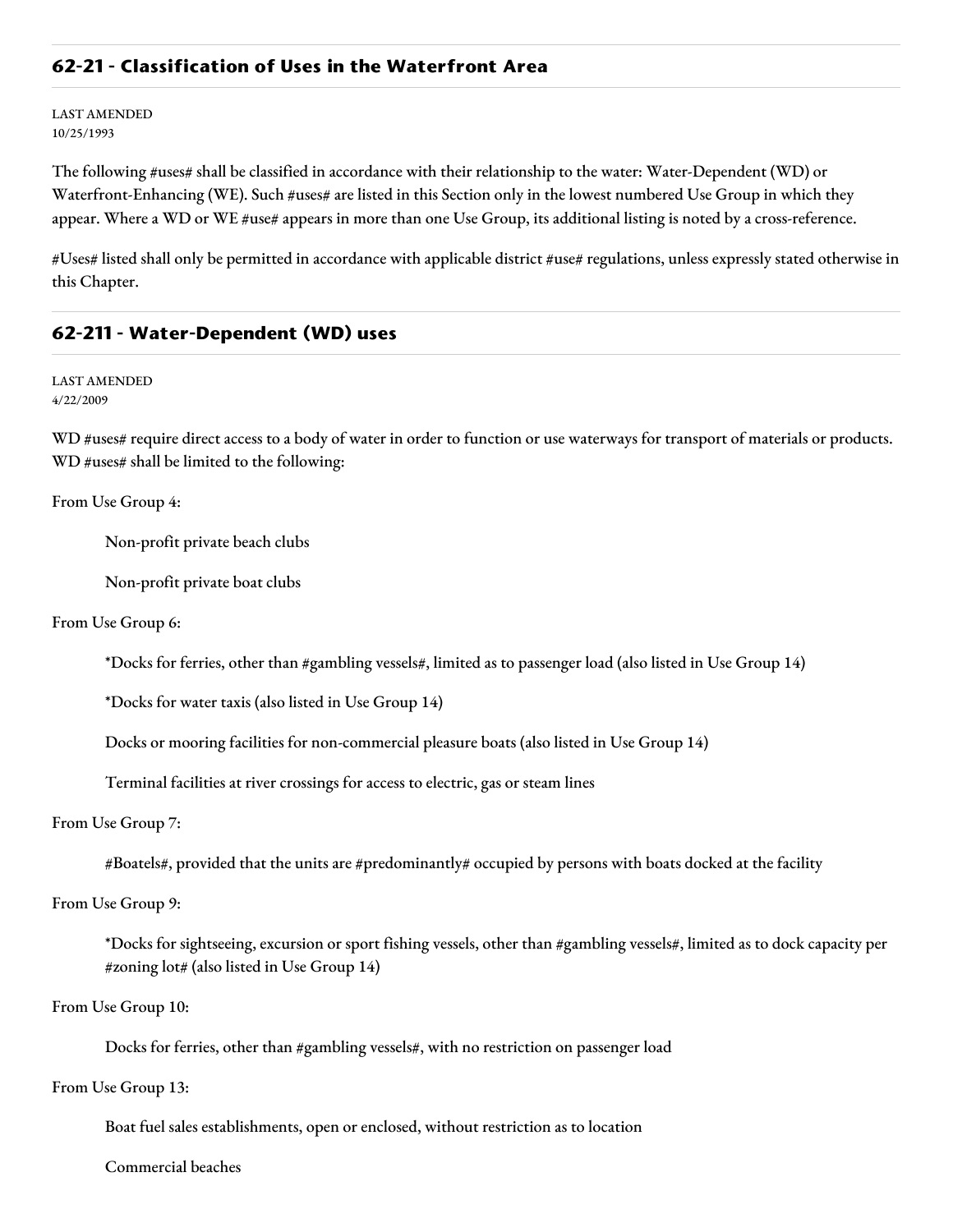From Use Group 14:

Boat fuel sales establishments, open or enclosed, restricted to location within 10 feet of a boat dock berth

Boat launching facilities for non-commercial pleasure boats

Boat rental establishments, open or enclosed

\*Boat storage, repair or painting establishments with size and location restrictions

#### From Use Group 16:

Boat sales establishments, open or enclosed

\*Public transit yards, \*trucking terminals, warehouses and \*wholesale establishments, provided such #uses# ship or receive materials or products by water as evidenced by operational docking facilities on the #zoning lot#

From Use Group 17:

\*Boat building or repair establishments, open or enclosed, for boats less than 200 feet in length

Docks for passenger ocean vessels, other than #gambling vessels#

Docks for sightseeing, excursion or sport fishing vessels, other than #gambling vessels#, with no restriction on vessel or dock capacity

Docks for vessels not otherwise listed, other than docks for #gambling vessels#

All other #uses# in Use Group 17 that ship or receive materials or products by water as evidenced by operational docking facilities on the #zoning lot#

#### From Use Group 18:

Marine transfer stations for garbage

Sewage disposal plants

Ship or boat building establishments or repair yards, for vessels 200 feet in length or over

All other #uses# in Use Group 18 that ship or receive materials or products by water as evidenced by operational docking facilities on the #zoning lot#

#### Other Uses:

Airports

Heliports

Seaplane bases

#Uses# #accessory# to the preceding listed #uses#

Refer to Use Group for detailed description of this #use#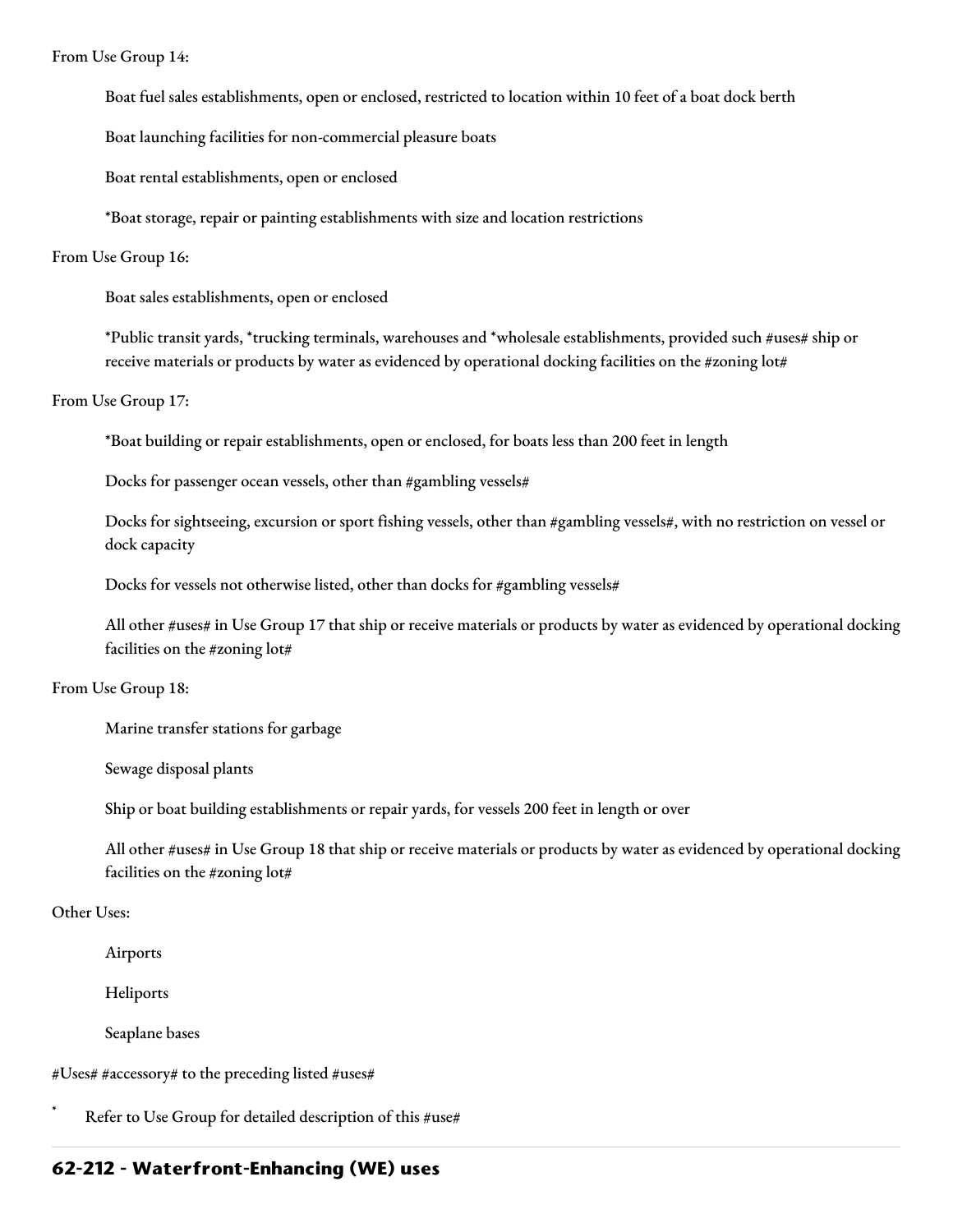#### LAST AMENDED 4/22/2009

WE #uses# comprise a group of primarily recreational, cultural, entertainment or retail shopping #uses# that, when located at the water's edge, add to the public use and enjoyment of the waterfront. WE #uses# shall be limited to the following:

From Use Group 3:

Art galleries, non-commercial

\*Colleges or universities

Libraries

Museums

#Schools#

From Use Group 4:

Community centers

Houses of worship

\*Ice skating rinks, outdoor

\*Non-commercial clubs, with restrictions

\*\*Playgrounds or private parks

Recreation centers, non-commercial

\*Philanthropic or non-profit institutions without sleeping accommodations, excluding ambulatory diagnostic or treatment health care facilities listed in Use Group 4

Golf courses

\*Tennis courts, outdoor

# From Use Group 5:

#Transient hotels#

#### From Use Group 6:

All #uses# in Use Groups 6A and 6C, not otherwise listed as WD #uses# (some #uses# also listed in Use Groups 12 and 14)

\*Non-commercial clubs, without restrictions (also listed in Use Group 14)

#### From Use Group 7:

Bicycle rental or repair shops (also listed in Use Group 14)

\*#Motels# or #tourist cabins#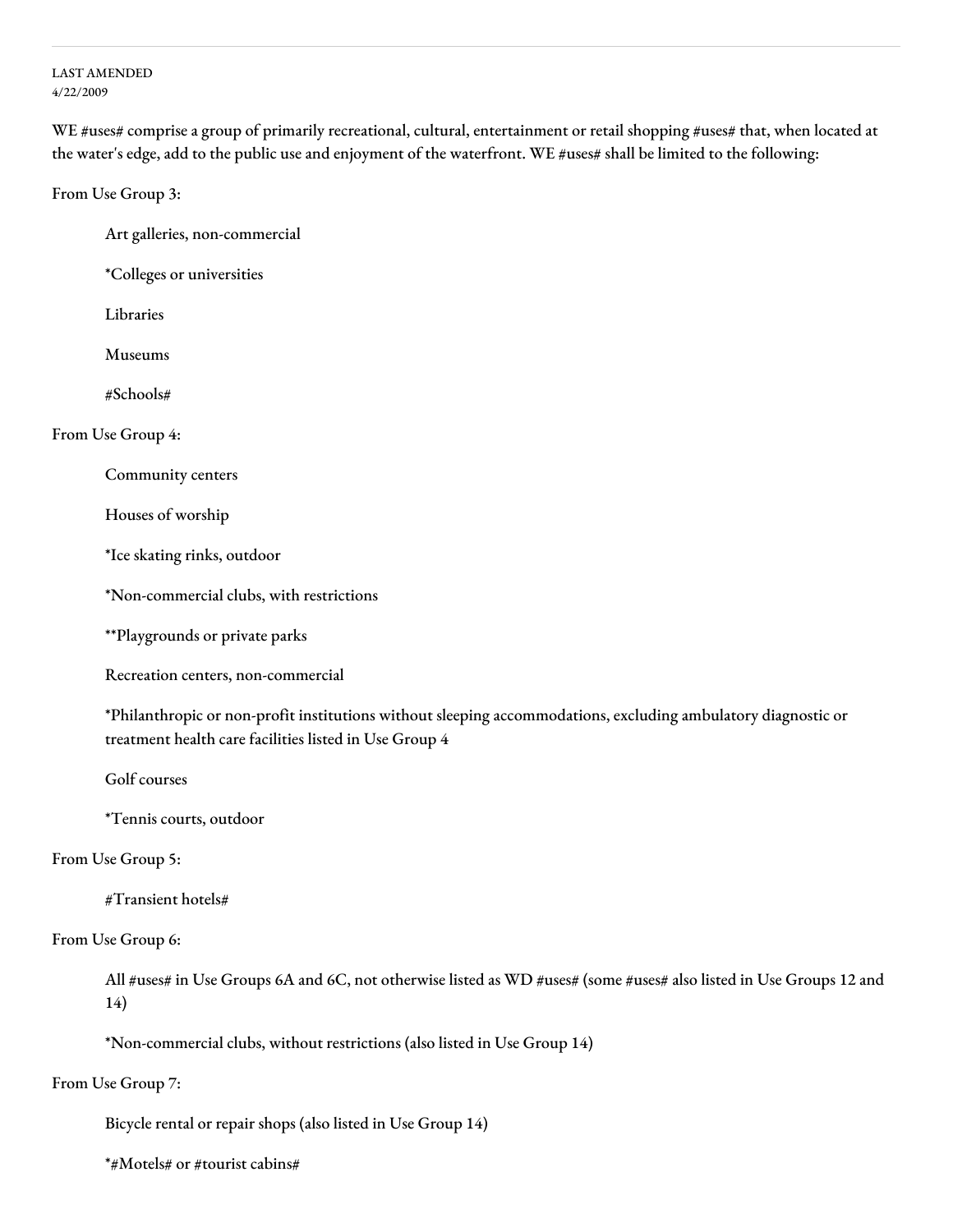Refreshment stands, drive-in (also listed in Use Group 13)

Sailmaking establishments

From Use Group 8:

\*Ice vending machines, coin-operated (also listed in Use Group 14)

\*Theaters

# From Use Group 9:

\*Boat showrooms or sales establishments

Catering establishments (also listed in Use Group 13)

#Health and fitness establishments# with no limitation on #floor area# per establishment

Wedding chapels or banquet halls (also listed in Use Group 13)

#### From Use Group 10:

Eating or drinking places, without restrictions on entertainment or dancing but limited to location in hotels

#### From Use Group 12:

Arenas, auditoriums or stadiums, with capacity limited to 2,500 seats

\*Eating or drinking establishments, with entertainment or dancing

\*Historical exhibits

Indoor golf recreation centers

Skating rinks, enclosed

# From Use Group 13:

Camps, overnight or outdoor day

\*Children's amusement parks, limited to a 10,000 square foot #zoning lot#

Circuses, carnivals or fairs of a temporary nature

Commercial swimming pools

Golf driving ranges

Miniature golf courses

Outdoor ice or roller skating rinks

\*Outdoor skateboard parks

From Use Group 14: